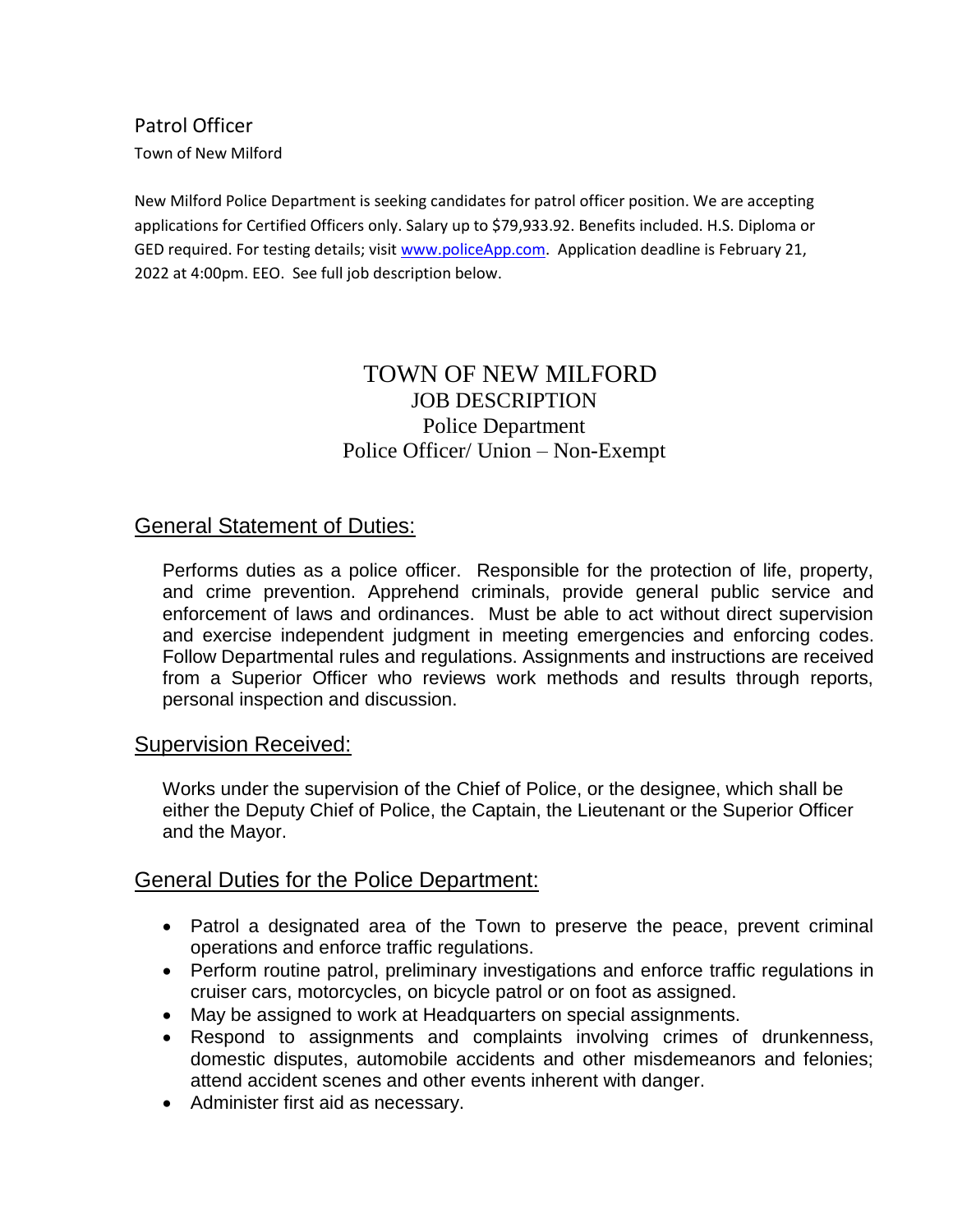- Conduct preliminary investigations; gather, protect and transport physical evidence; locate witnesses; make arrests; prepare and submit detailed and understandable written reports.
- Investigate complaints, interview complainants and take appropriate enforcement or reporting action or direct them to proper authorities to make a report.
- Enforce traffic and parking regulations; direct traffic and investigate and prepare detailed reports of traffic accidents.
- Prepare evidence to substantiate issuance of criminal complaints; serve criminal processes, including warrants and subpoenas; testify as a witness in court; may occasionally appear at and testify in civil court.
- May perform a variety of specialized tasks in such areas as plain-clothes investigative work, communications, records, personnel, training and automotive maintenance as directed.
- Perform related work as required.

### Knowledge, Skills and Ability:

- Ability to satisfactorily complete a 14-week Field Training Program and successfully meet P.O.S.T. and New Milford Police Department standards to work as a Police Officer.
- Ability to handle situations firmly, courteously, tactfully and with respect for the right of others, while exercising considerable discretion.
- Ability to analyze situations quickly and objectively and to determine proper course of action according to law, Departmental policy and common sense.
- Ability to understand and carry out oral and written instructions.
- Ability to communicate effectively, orally and in writing.
- Ability to meet the physical and mental requirements established by the Town.
- Ability to establish and maintain effective working relationship with fellow employees and the public.
- Demonstrated general intelligence and emotional stability.
- Ability to maintain a regular and predictable attendance on a full time basis.
- Ability to learn and adapt to changing work conditions as needed.
- Ability to qualify with firearms and other offensive and defensive weapons.
- Ability to use physical force, when necessary, to control and arrest violent and non-violent offenders.
- Ability to maintain the confidence and trust of peers, superiors and the general public.
- Ability to subordinate personal preferences to the lawful directives of management.
- Ability to drive emergency vehicles safely under stressful conditions.

## Education, Training and Experience:

- **Must be a U.S. Citizen.**
- Must possess a High School Diploma or G.E.D. Bachelor's degree in Police Science, Criminal Justice, Legal Studies, or a related field preferred.